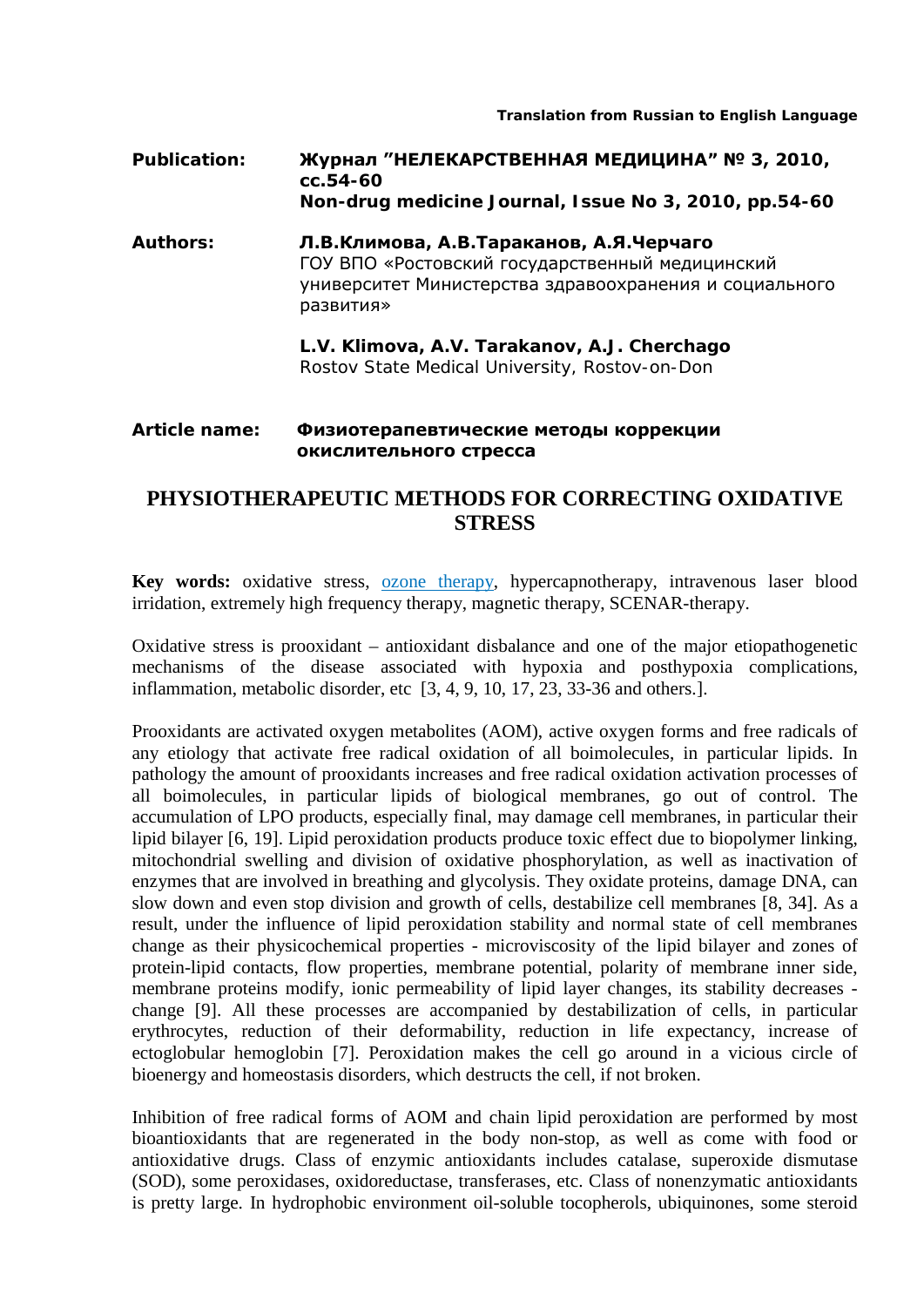hormones, A, E, K vitamins and others are active. In hydrophil environment ceruleoplasmin, seleniums, thiol compounds, carnosines and others are active [5, 15, 17]. By the action mechanisms bioantioxidants are often divided into inhibitors of radical oxidative processes and antioxidants [23]. Antioxidants can be either direct or indirect in their effect [16].

Direct antioxidants act in vivo, as well as in vitro. Commonly antioxidants are functionally connected with each other, can be in synergetic or antagonistic interaction, have a dosedependent effect [15, 23], and thus the drug-management of the oxidative stress in any pathology can be problematic.

Indirect antioxidants act only in vivo, i.e. in the alive systems by stimulating the synthesis of endogenic antioxidants, stabilization of cell membranes and normalization of the metabolic processes. Such an effect can be when using not only chemical substances, but a number of nondrug therapies (ozone therapy, hypercapnotherapy, intravenous laser blood irridation, extremely high frequency therapy, magnetic therapy, SCENAR-therapy). SCENAR-therapy is biocontrolled low-frequency pulse electrotherapy administered with SCENAR devices (Self Controlled Energo Neuro Adaptive Regulator).

It should be noted that only successive research developments in the field of free radical biology provided the facts that explain some mechanisms of clinical effectiveness of such commonly used non-drug therapies as [ozone therapy](http://www.ozonemachine.org/) and hypercapnotherapy. Recent researches on using ozone therapy and hypercapnotherapy in treating cardio-vascular disorders discovered the key clinical and sanogenic action mechanisms of these gas mixtures. The researches have obtained experimental data on multiple antioxidative action of СО2 as a natural non-enzymic link of the antioxidative protection system and that gave the basis for using this therapy in treatment and prophylaxis in therapeutic facilities [24].

Researches on the effect of medical ozone on the oxidative processes in our body have proved the dose-dependent effect of ozoneoxygen therapy, as well as antioxidative effect manifested as decrease of LPO activity and increase in the activity of the components of the body antioxidative system, in particular, on the first link in the antioxidative protection system - superoxide dismutase of blood plasma [28]. Antioxidative effect of ozonotherapy and dry carbon dioxide baths, as well as other effects of these non-drug therapies, are currently used in the rehabilitation and prophylaxis, in particular of hypertensive disorders in rehabilitation in therapeutic facilities, as well as in the rehabilitation and prophylaxis of ischemic heart disease [2, 24, 28].

Since late 90th the influence of HeNe laser on the processes associated with the oxidative stress are in the focus of the researches. The patients after the course of laser therapy manifested decrease in LPO processes in the blood plasma and erythrocytes in the experiment and clinics [1, 27]. The research proved that intravenous laser blood irridation (ILBI) provides not only decrease, and can even stop autocatalytic accumulation of LPO products, but also makes the antioxidative enzymes in patients with AMI [20], bad brain injury [18], ischemic heart disease [11], etc.

The researches focused on studying the influence of extremely high frequency therapy on patients with gastric and duodenal ulcer and effort angina that involves painless myocardial ischemia showed that electromagnetic waves of millimetric band restore the pro- and antioxidant balance in the body [26, 32].

It is proved that magnetic therapy in treating experimental erosive and ulcerative gastroduodenal lesions using the drugs that generate the vorticity pulsed magnetic field, activates the metaldependent enzymic antioxidative system of the experimental animals [29].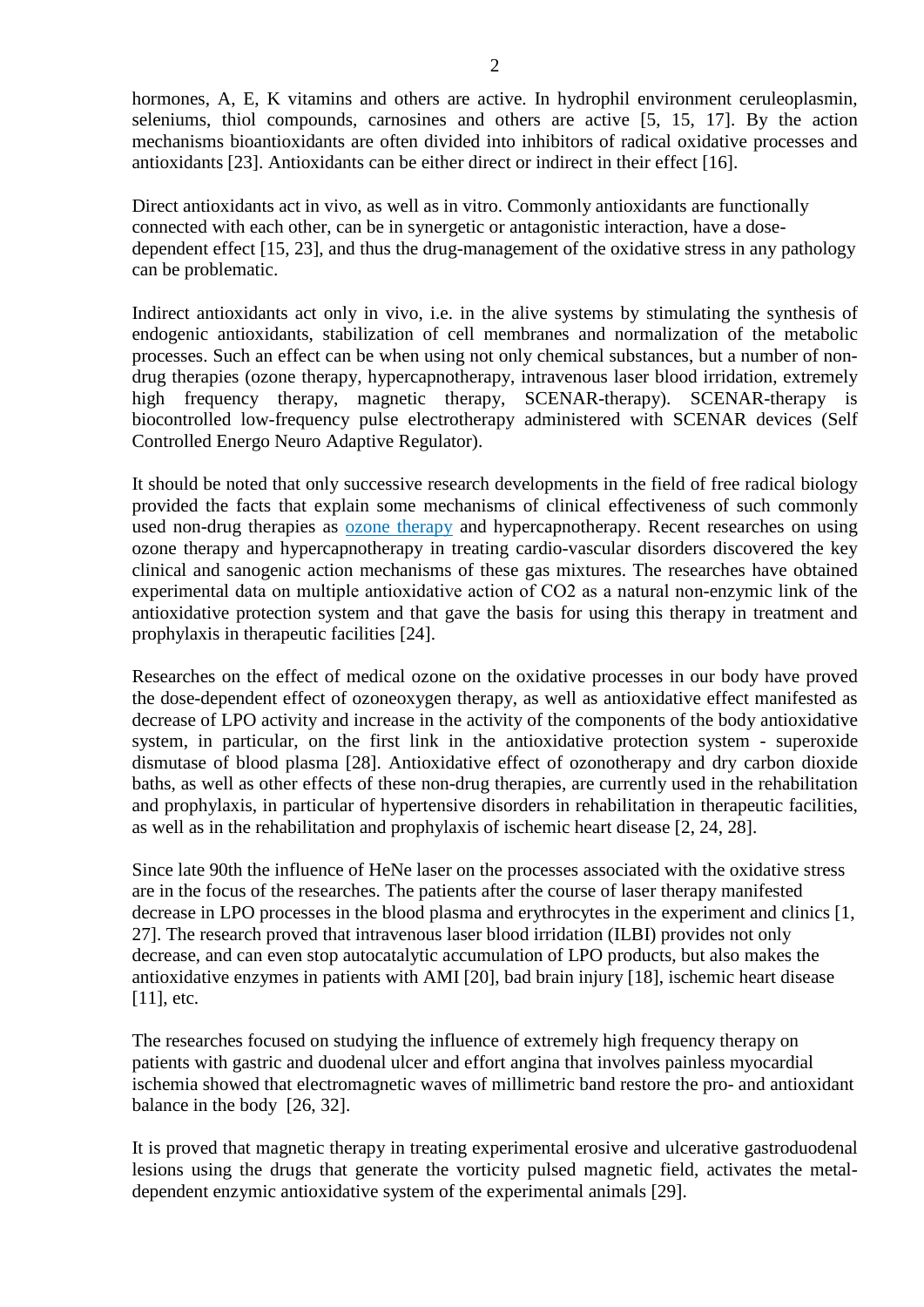SCENAR-therapy is one of the comparatively new non-drug therapies that act by influencing the development of the oxidative stress. SCENAR-therapy is the stimulation with complex-modulated pulses that are in shape like spike potentials of alive irritable systems and change their amplitude and frequency characteristics following the individual response of the body basing on the biofeedback and prevents the development of accommodation to SCENAR-stimulation [12, 13].

Recent researches showed the influence of SCENAR-therapy on the development of the oxidative stress in the experiment and clinics. At this the changes in the oxidative balance were studied in the patients with chronic disorders in acute conditions or rehabilitation, as well as in patients with acute pathology that require intensive therapy.

SCENAR-therapy effectiveness was evaluated at different stages of acute experimental pancreatitis in rats [31]. The research results prove that SCENAR-therapy normalizes the enzyme activity of cell antioxidative system when this activity in rats' erythrocytes had decreased and SCENAR-therapy has contributed its increase, but didn't inhibit the processes of compensatory activation of hepatocyte antioxidative system.

The influence of SCENAR-stimulation on free radical processes in the tissues and structure and functions of erythrocyte membranes in oxidative stress was also studied in the experiment with mature lab white rats that were exposed to hyperbaric oxygenation (HBO) and in clinics with ischemic heart disease patients [14]. The first research group of ischemic heart disease patients received common treatment, and the second research group received common treatment complemented with SCENAR-therapy. SCENAR-therapy was administered with SCENAR 97.4. Treatment course: 10 sessions following the common stimulation technique (3 pathways, 6 points).

Research results showed that SCENAR has evident antiradical effect by deintensifying rapid chemicoluminescence flash by 25% and light sum by 33% in relation to the initial value, provides significant decrease of the LPO products in the blood plasma and erythrocytes, as well as increases the activity of the key antioxidative enzymes in superoxide dismutase and catalase providing the restoration of the antioxidant balance in erythrocytes.

So, it was shown that compared to other common drug therapies including SCENAR-therapy into the multiple therapy of ischemic heart disease provided significant restoration of the prooxidantantioxidant balance, inhibition of freeradical oxidation in the blood, activation of enzymic antioxidants. Inhibition of oxidative stress had more evident clinical effect manifested as improvement of the general state, normalization of sleep, decrease or managment of heart pain.

In the research focused on studying the effect of SCENAR-therapy, as well as its influence on the redox balance, in early postinfarction angina without fibrinolytic therapy participated patients 3-4 weeks after the myocardium infarction that were admissed for further treatment and rehabilitation in the cardiological therapeutic facility [25]. The research studied the effect on the patients that underwent common therapy of early postinfarction angina, as well as patients that received drug therapy complemented with 10 sessions of SCENAR-therapy. SCENAR-sessions were administered each 2-3 days. Research results showed that in common therapy patients after non-Q-wave myocardial infarction manifested further development of the oxidative stress accompanied by generation of free oxygen forms and accumulation of secondary LPO products. SCENAR-therapy in the multiple treatment provided decrease in generation of free oxygen forms, if compared to the initial values, significantly decreased the level of secondary LPO products accumulation - conjugated dienes (CD), malondialdehyde (MDA), schiff bases (SB).